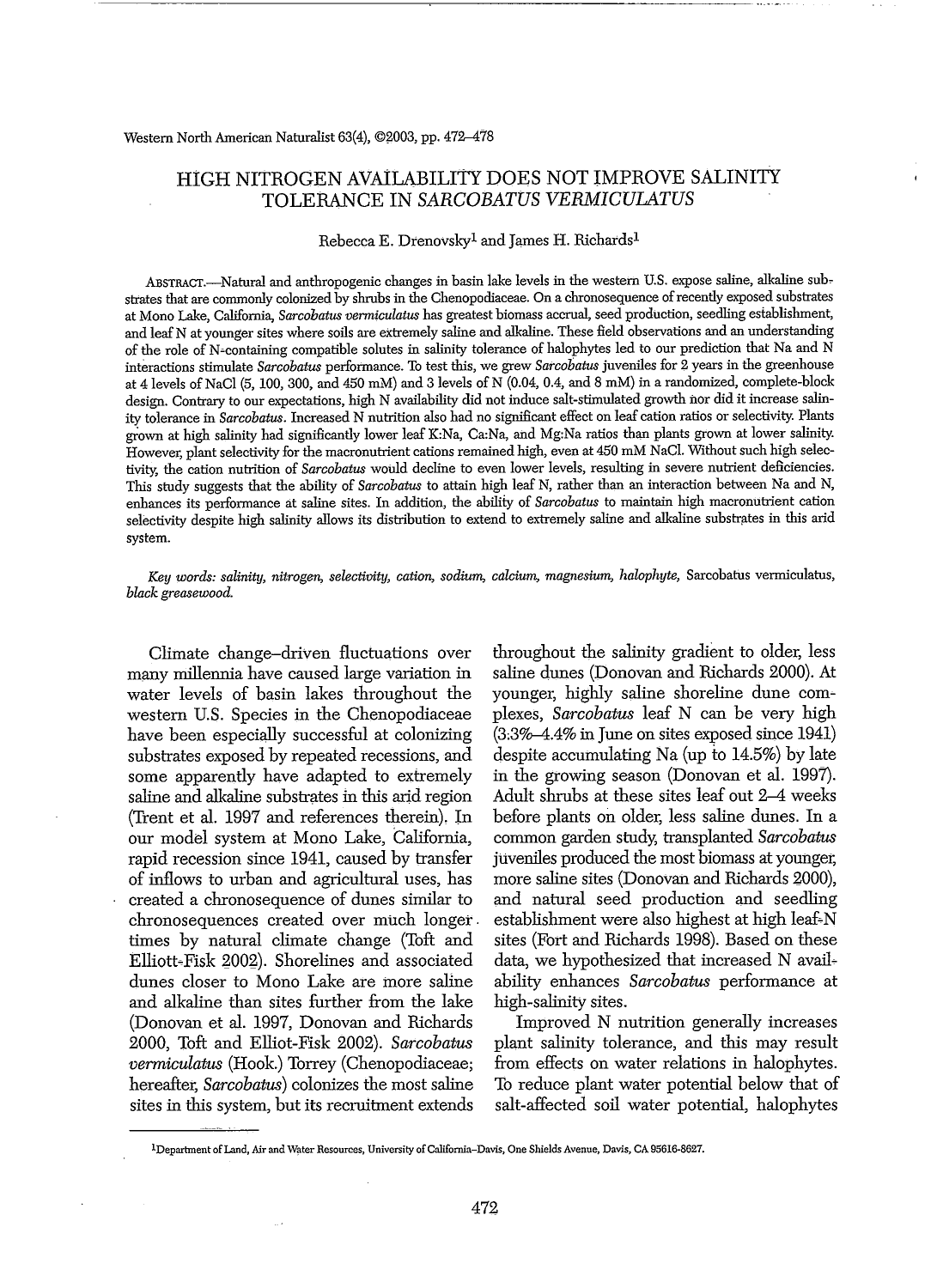accumulate salts (predominantly Na+, Cl-, and organic anions) in their vacuoles and low molecular weight N compounds compatible with metabolic activity in their cytoplasm (Greenway and Munns 1980, Bohnert et al. 1995). Compatible solute synthesis may increase N demand in salt-accumulating species. For example, high-N supply increased salt tolerance in the salt marsh perennial *Halimione portulacoides* (Jensen 1985), and the aboveand belowground biomass of 2 salt marsh  $C_4$ grasses correlated strongly with N nutrition (Smart and Barko 1980). In addition, under high, but not low, N availability, growth in 2 annual *Atriplex* species was stimulated by salt (Rozema et al. 1983). Similarly, salt tolerance of 2 halophytic, annual *Spergularia* species increased as N availability increased, although their glycophytic congener's growth was not affected (Okusanya and Ungar 1984).

In addition to interacting with N nutrition, salinity reduces K, Ca, and Mg uptake in both glycophytic and halophytic species (Rozema et al. 1983, Lynch and Lauchli 1985, Zhong and Lauchli 1994, Marschner 1995). Under field conditions *Sarcobatus* leaf K, Ca, Mg, and P concentrations decreased as soil salinity increased (Donovan et al. 1997). In many halophytes soil salinity, also decreases selectivity for the nutrient cations (where selectivity is the ratio of nutrient:Na in leaves versus nutrient:Na in soil). In contrast, under field condi~ tions Sarcobatus Mg selectivity increased 54fold, maintaining sufficient internal Mg levels as soil salinity increased (Donovan et al. 1997). Similar nutrient:salt interactions are expected under greenhouse conditions. However, since N plays an important role in both nutrient uptake and metabolism, increased N nutrition may have a positive influence on cation uptake and use under saline conditions.

Literature results and our observations suggest N nutrition influences salinity tolerance of *Sarcobatus.* Because of this interaction, we predicted that (1) *Sarcobatus* salt tolerance would be greater under high-N conditions than under 10w~N conditions, resulting in enhanced growth at low salinity and less reduction in growth at high salinity; (2) under increased salinity Sarcobatus would maintain leaf K:Na, Ca:Na, and Mg:Na ratios, and selectivity for the nutrient cations would increase with higher N availability.

### MATERIALS AND METHODS

# Seedling Collection and Growth

On 29 June 1998 we collected small *Sarcobatus* plants in at least their 2nd season of growth from the northern shore of Mono Lake, CA (38°5'N, 118°58'W; elevation 1957 m). At this site the soil is both saline and highly alkaline. Saturated soil paste electrical conductivity is approximately 5 dS m<sup>-1</sup>, and pH is 9.9  $\pm$ 0.1 (see description of site in Donovan et al. 1997, Donovan and Richards 2000). In these previous studies this site is referred to as "Transverse Dunes" and was exposed between 1940 and 1950 as Mono Lake receded (Toft and Elliott-Fisk 2002).

Juvenile plants were transplanted into a 1:1 mixture of sand and fritted clay in 4-L, 35-cmdeep Tree Pots™ (Stuewe and Sons, Corvallis, OR) and were grown in an unheated University of California~Davis greenhouse with natural light. Plants were assigned randomly to 5 blocks and a factorial combination of 4 NaCl levels (5, 100, 300, and 450 mM) and 3 N levels (0.04, 0.4, and 8 mM). Nitrogen was supplied as both  $NO_3^-$  and  $NH_4^+$  in a 7:1 ratio in all treatments. We supplied other nutrients at onehalf strength in a modified Hoagland's solution (Epstein 1972), adding supplemental salts  $(K_3PO_4, CaCl_2)$  to the medium- and low-N treatment solutions. Following leaf senescence in October 1998, the plants were pruned (removing all new shoot material) and allowed to overwinter with all N and NaCl treatments continued.

In January 1999 we raised the watering solutions to pH 10 with  $K_2CO_3$  and KOH to better replicate the alkaline soil conditions at the field site. This modification was made before the plants started to form new shoots. At each twice-weekly watering, the plants were saturated with their respective pH-adjusted NaCl solution and then given 100 mL of the appropriate pH-adjusted nutrient solution. The plants were grown under high~pH conditions from January 1999 until the May 1999 harvest.

# Growth Assessment and Shoot Harvest

Prior to harvest, plant growth was assessed as the number of new shoots produced and the length of each new shoot. During 12--14 May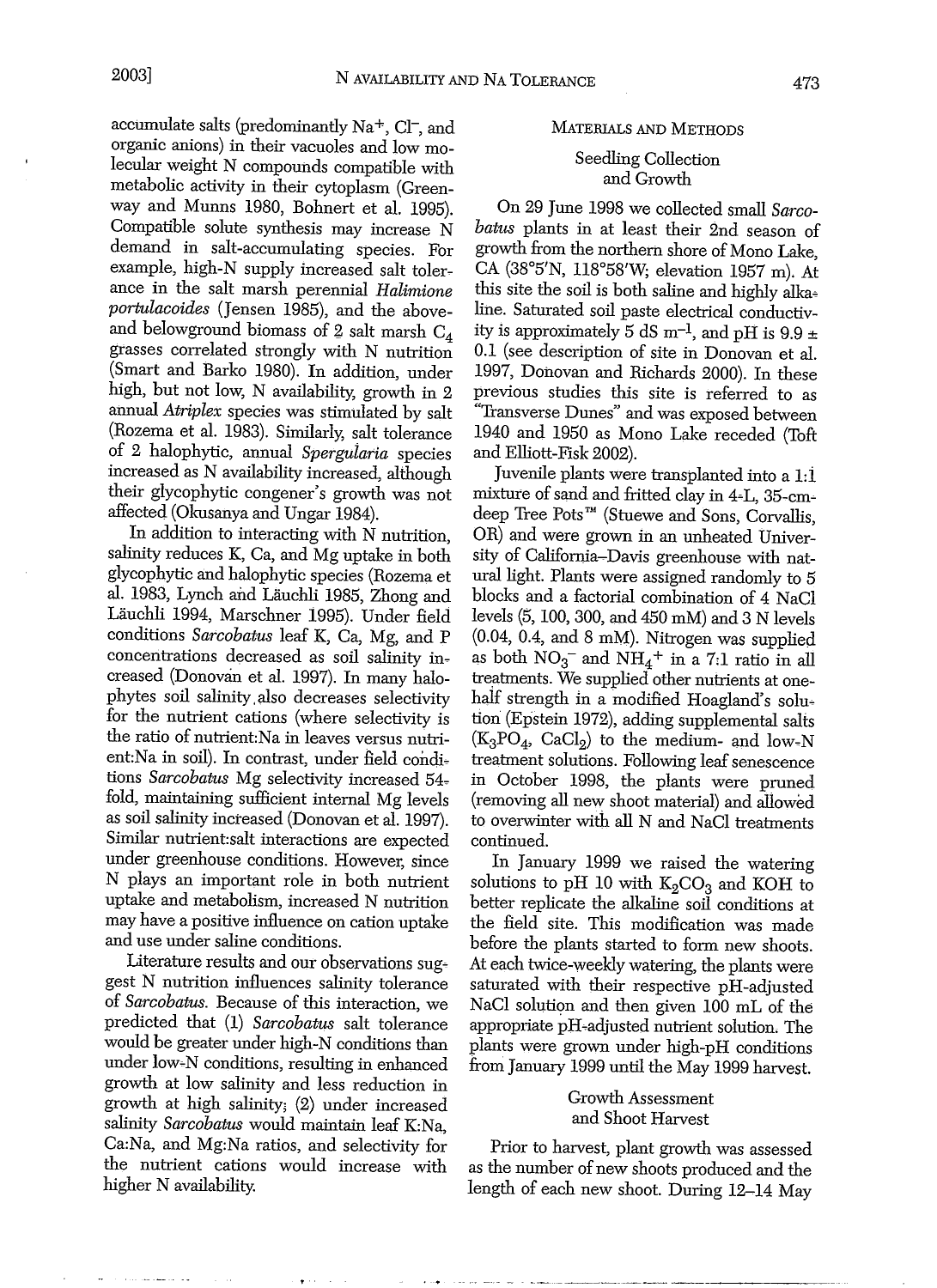1999 all aboveground plant organs were harvested. We dried all stem material at 60°C and weighed it, and leafmaterial was lyophilized and weighed.

### Leaf~nutrient Determinations

Leaf material from the 5-,  $300<sub>z</sub>$ , and  $450<sub>z</sub>$  mM NaCI treatments was ground with an agate mortar and pestle. A subsample of leaf tissue was dry-ashed, suspended in 1 N HCI, and analyzed on an ICP~AES (Thermo Jarrell Ash, Franklin,  $MA$ ) to determine leaf K, Ca, Mg, P, and Na concentrations. Leaf N concentration was determined by micro-Dumas combustion using a CN analyzer (Carlo Erba, Milan, Italy).

# Statistical Analyses

Comparisons between treatments were made using 1- and 2-factor ANOVA models. Due to treatment-specific effects, many plants showed low or no growth, causing most measured variables to be skewed and heteroscedastic. Trans~ formations failed to meet the ANOVA assumptions. Therefore, nonparametric ANOVA on ranks Was used to analyze the data, except where otherwise noted (Zar 1999). Any nonsignificant effects (except for block) were removed from our models. When a significant Na\*N interaction ( $\dot{P}$  < 0.05) was identified, we combined the main effects of Na and N as a single "treatment" variable and ran the model as a 2 way ANOVA with treatment and block as the 2 main effects. Differences between treatments were determined using the Ryan=Einot-Gabriel-Welsch )multiple comparisons of means test. All data were analyzed using SAS (SAS Insti~ tute 1997).

#### **RESULTS**

#### Growth Measurements

As hypothesized, there was a statistically significant Na\*N interaction for new shoot biomass production ( $P \le 0.0001$ ). However, the pattern was not as predicted. Although we expected the threshold for salinity tolerance to depend on the level of supplied N, there Was no evidence to support this prediction. Instead, the threshold for salinity tolerance was some~ where between 300 mM and 450 mM NaCI for all 3 N treatments, with new shoot biomass decreasing to near~zero values at 450 mM NaCI in all N treatments (Fig. lA). In the high-N treatment, biomass consistently decreased

as Na increased, whereas low- and medium-N treated plants produced little shoot biomass in the low~ and 2 moderate-salinity treatments before declining to neat-zero values at 450 mM NaCl. In all treatments leaf biomass accounted. for 67%  $\pm$  1.2% (mean  $\pm$  s<sub>π</sub>) of shoot biomass.

Total number of shoots and total shoot length were affected negatively by NaCl  $(P < 0.0001)$ for both variables). The magnitude of both variables, although similar between 5, 100, and 300 mM, decreased by over 80% at 450 mM NaCI (Figs. IB,C). Although N treatment had no significant effect on total number of new shoots (Fig. 1D;  $P \equiv 0.47$ ), high-N plants had 35% and 50% greater total shoot length than medium- or low-N plants, respectively (Fig. IE;  $P = 0.003$ ). Contrary to our expectations and unlike the biomass values, there was not a statistically significant Na\*N interaction for either total number of shoots or total shoot length  $(P = 0.95$  and  $P = 0.24$ , respectively).

# Leaf Nutrients

Salinity alone had a significant effect on leaf cation concentrations. High salinity decreased leaf K, Ca, and Mg concentrations  $(P \leq$ 0.0001; Figs. 2A-C) and increased leaf Na concentrations ( $P = 0.0004$ ; Fig. 2F). Leaf molar ratios K:Na and Ca:Na decreased similarly at all N levels as NaCI increased (salinity main effect:  $P < 0.0001$ ; Fig. 3A). Although the Mg:Na leaf molar ratio decreased more precipitously in the low-N treatment than in the medium~ and high~N treatments as salinity increased (Na\*N interaction: *P* < 0.0001), leaf Mg:Na decreased to very low values in all N treatments (Fig. 3B). Leaf P did not vary by Na treatment  $(P = 0.75; Fig. 2D)$ , but leaf N was greater in high-N plants ( $P = 0.0004$ ; Fig. 2E).

Selectivity coefficients  $(S_{K/Na}$ ,  $S_{Ca/Na}$ ,  $S_{Mg/Na}$ ,  $S_{Ca/Mg}$ ) were calculated for each treat-<br>ment, where  $S = (nutrient/Na)_{leaf} / (nutrient)$ Na)soil solution with all data as molar concentrations. These coefficients integrate plant acquisition of potentially interfering cations with the relative availability of those ions in the soil solution. Since the growing medium in our experiment had very low cation exchange capacity and nutrients were replenished at each watering, the nutrient levels supplied in the watering solutions were used as the measure of soil nutrient availability. Selectivity<sub>cation</sub>/Na increased as the applied salinity was raised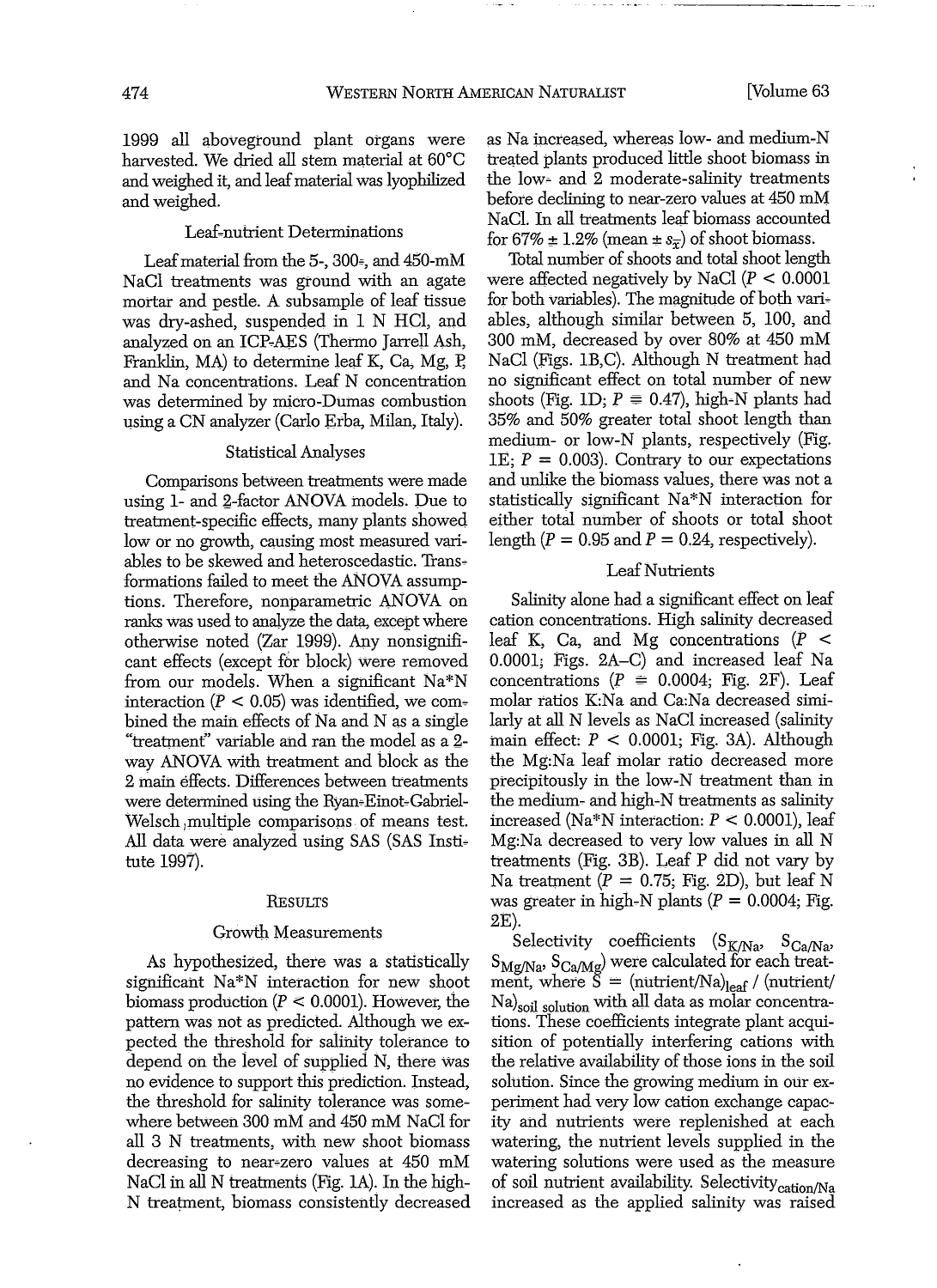

from 5 mM to 300 mM NaCl. However, cation selectivity plateaued at 450 mM NaCI, near the plant's physiological limit for salinity tolerance (Fig. 3C). In contrast, N alone affected  $S_{Ca/Mg}$ , with low-N plants having significantly lower  $S_{Ca/Mg}$  than medium- and high-N plant  $(S_{Ca/Mg} = 0.19, 0.27, \text{ and } 0.29, \text{ respectively})$  $P = 0.002$ ).

## **DISCUSSION**

Salinity and nitrogen stresses influenced growth and development of *Sarcobatus.* Nitrogen~limited plants produced few shoots and those grew very little, regardless of salinity treatment, whereas high-N plants were only growth-limited at higher salinity levels. The inland salt marsh annual *Atriplex triangularis* responded similarly to *Sarcobatus* when raised under varying Na and N availabilities (Drake and Ungar 1989). It is unclear why some halophytes are salt-stimulated under high N and others, such as *Sarcobatus* and *A. triangularis,* are not. It is unlikely this difference is related to life form or phylogenetic relationships. Some perennials and annuals are salt-stimulated under high-N conditions while others are not, and species within the Chenopodiaceae respond differently to Na and N availability. Contrary to our expectations, high N did not increase salt tolerance of *Sarcobatus,* as evidenced by enhanced growth, in this greenhouse study. In fact, at high N, growth strongly decreased as salinity in the watering solution increased. In the field we observe better plant performance at saline, high leaf-N sites compared to non~ saline, low leaf~N sites (e.g., Donovan and Richards 2000). The current study's results suggest increased plant performance at saline sites is related more closely to plant N status than to an interaction between Na and N. In support, N-fettilized *Sarcobatus* adults at nonsaline sites in the field initiated leaf expansion at the same time as control plants from high-N but saline sites, and end-of~season growth was not significantly different between these 2 treatments (Drenovsky 2002).

Figs. 1A-E. Average dry shoot biomass, total number of new shoots, and total shoot length of *Sarcobatus* grown at different levels of N and Na. Data are means  $\pm s_{\overline{x}}$  (n = 5-30).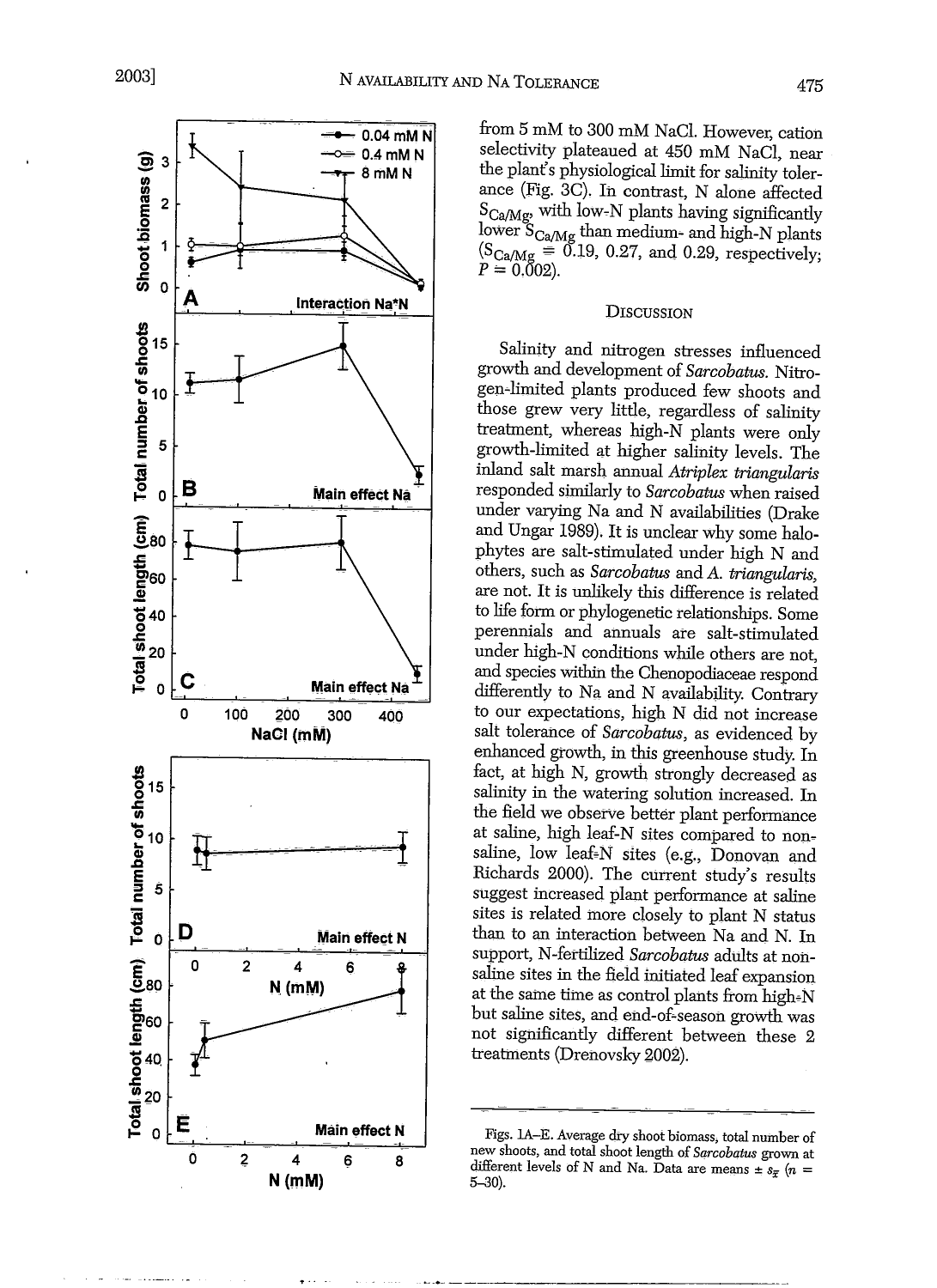

Figs, 2 A-E Elemental composition of mature *Sarcobatus* leaves from plants grown at different levels of N and Na. Only main effects are shown (see text). Leaf-N values were averaged over all NaCl levels. In all other figures values were averaged over all N levels. There was no significant interaction. Data are means  $\pm s_F (n = 6-15)$ . Letters indicate significant differences  $(P < 0.05)$  between treatments.

Similar to salinity's detrimental growth effects in juvenile plants, *Sarcobatus* seed germination was highest at low salinity in 2 studies (Romo and Eddleman 1985; Dodd and Donovan 1999), and increasing salinity slowed *Sarcobatus* seed germination (Romo and Haferkamp 1987). Also consistent with our results; increasing salinity up to 200 mM NaCl at 4 mM N did not reduce *Sarcobatus* seedling reh ative growth rate for the first 1.5 months of growth (Dodd and Donovan 1999).

Leaf nutrient concentrations reported for this greenhouse study are similar to previous greenhouse and field results for *Sarcobatus,* with increasing salinity depressing leaf cation nutrition (Richards 1994, Donovan et al. 1997). Sodium competes with and/or reduces K; Ca, and Mg uptake in both halophytic and glycophytic plants (Rozerna et al. 1983, Lynch and Läuchli 1985, Zhong and Läuchli 1994, Marschner 1995). Contrary to our predictions, higher N availability did not significantly improve plant cation nutrient status.

In this study  $S_{K/Na}$ ,  $S_{Ca/Na}$ , and  $S_{Mg/Na}$  increased as salinity increased, suggesting that root surface ion competition is not responsible for declining plant nutrition. Typically,  $S_{K/Na}$  is reduced by salinity (e.g., Zhong and Läuchli 1994, Marschner 1995), whereas in *Sarcobatus* we found  $S_{K/Na}$ ,  $S_{Mg/Na}$ , and  $S_{Ca/Na}$  increased by  $9.5$ <sup> $\div$ </sup>,  $11.5$ <sup> $\div$ </sup>, and  $3.5$ -fold, respectively, as salinity increased from 5 mM NaCI to 300 mM NaCl. Although selectivity remained high at 450 mM NaCl, these levels were insufficient to maintain adequate cation uptake, causing overall cation nutrition to decrease. Contrary to our predictions, additional N did not promote increases in selectivity or ameliorate the effects of salinity on cation nutrition in *Sarcobatus.* Across a salinity gradient in the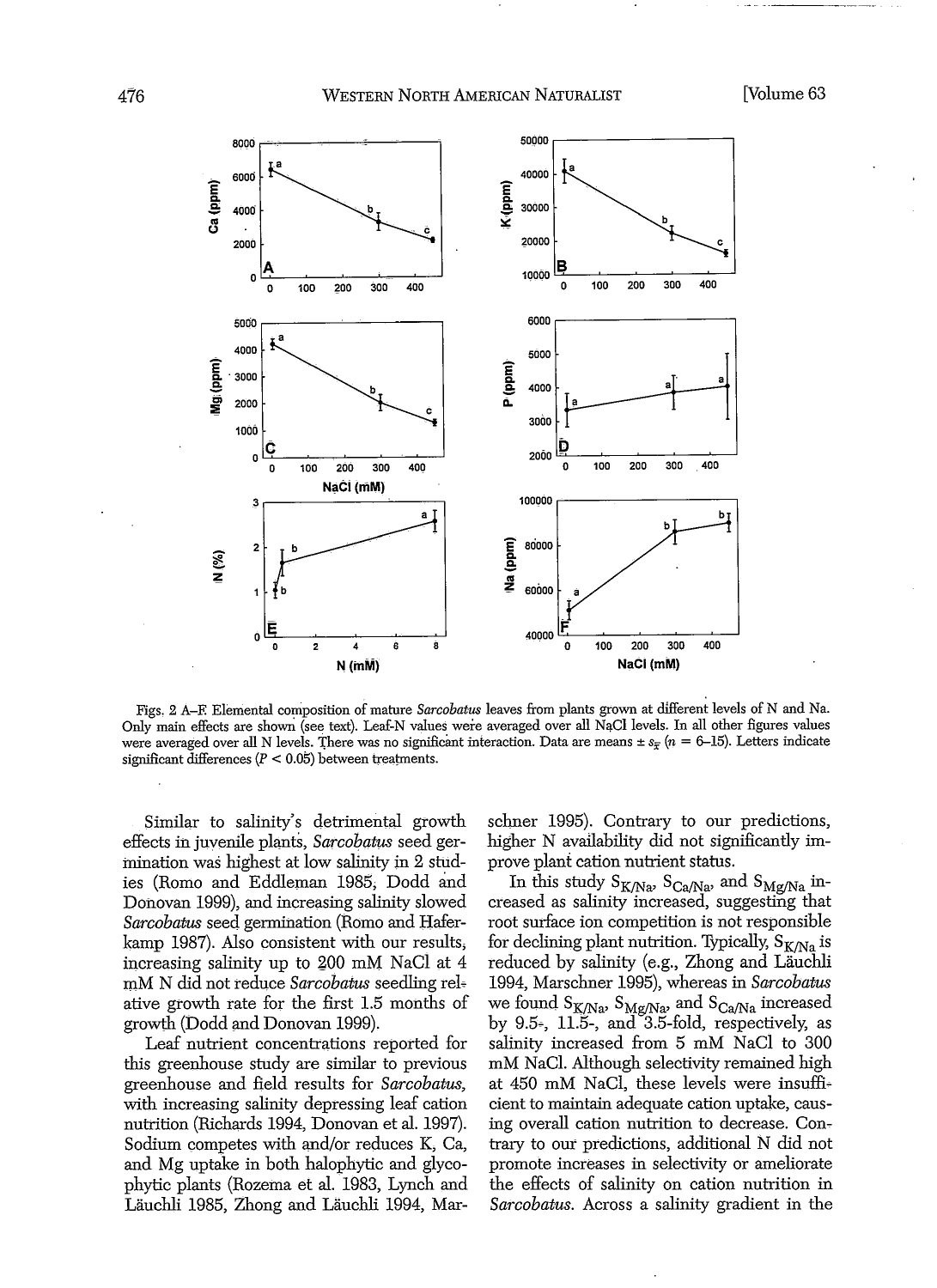

Figs. 3 A-C. Effect of salinity on *Sarcobatus* leaf molar ratios of K:Na and Ca:Na averaged over all N treatments (A) and on Mg:Na at each N level (B). Selectivity coefficients relative to Na for *Sarcobatus* as watering solution salinity increased are also shown, averaged over all N treatments (C). Data are means  $\pm s_{\overline{x}}$  ( $n = 6$ -15). Letters indicate significant differences  $(P < 0.05)$  between treatments.

field, S<sub>K/Na</sub> and S<sub>Ca/Na</sub> in *Sarcobatus* were not affected, whereas  $S_{Mg/Na}$  increased 54-fold as salinity increased (Donovan et al. 1997). More detailed studies are required to determine the cause of these discrepancies between field and greenhouse data. Experiments should be con-

ducted in the field and greenhouse to determine possible intra~population genetic differences in selectivity responses. Also, hydroponic studies would allow for more controlled experimental conditions and permit observations of individual plant responses to both low and high salinity. Nevertheless, increased or main~ tained selectivity is essential for plant nutrition at increasing salinity. The halophyte *Sarcobatus* maintains high selectivity even when nearing its physiological limit for salinity tolerance. Without such high selectivity; its cation nutrition would decline to even lower levels under high salinity, causing severe nutrient deficiencies. Other researchers have related salinity tolerance in yeast and other plants to selectivity maintenance (Alfocea et al. 1993, Reimann and Breckle 1993, Zhong and Lauchli 1994, Zhu 2000). Nitrogen did increase  $S_{Ca/Mg}$ . Selectivity values from this study were comparable to other literature values for  $S_{Ca/Mg}$ (Zarate 2000) and suggest that *Sarcobatus* is able to maintain its Ca:Mg ratio, regardless of applied salinity. Likewise, leaf Ca:Mg was not affected by salinity in *Cucumis melo* plants grown under varying levels of NaCl (Navarro et al. 2000).

The strong plant performance of Sarcoba*tus* at saline field sites likely is related to its ability to attain high leaf-N levels and to respond with rapid growth under high-N availability; rather than to interactions between Na and N. In addition, the ability of *Sarcobatus* to sustain high selectivity for plant nutrient cations allows its distribution to extend to the youngest, most saline regions along the chronosequence despite low availability of Mg, K, and/or  $Ca$  in alkaline soils.

#### ACKNOWLEDGMENTS

The authors thank L. Donovan; A. Lauchli, J. James, J. Stimac, and 2 anonymous review~ ers for helpful comments on the manuscript, andC. Bergens, A. Ryan, and J. Westbrook for help in the laboratory. Research was supported by NSF grant IBN-9903004 to JHR, the California State Lands Commission, and the CA-AES.

### LITERATURE CITED

ALFOCEA, EP., M.T. ESTAN, M. CARO, AND M.C. BOLARIN. 1993. Response of tomato cultivars to salinity. Plant and Soil 150:203-211.